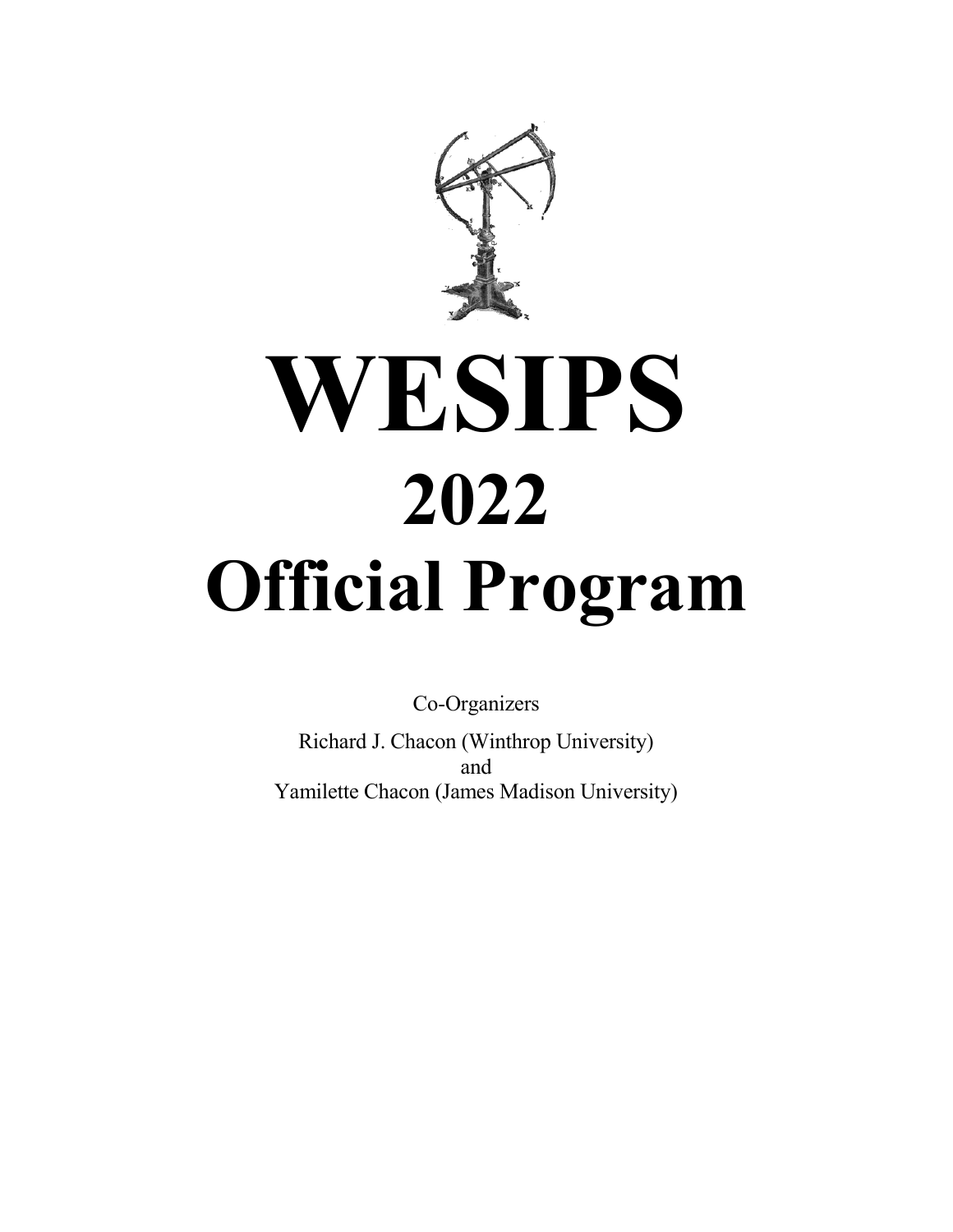| <b>Time</b>     | # | <b>Presenters</b>       | <b>Titles</b>     |
|-----------------|---|-------------------------|-------------------|
| 11:30-12:00     |   |                         | Registration      |
| $12:00 - 12:05$ |   | <b>Richard Chacon</b>   | Opening remarks   |
| $12:05 - 12:10$ |   | Leonardo García Sanjuán | Welcoming remarks |
|                 |   | Paul (Jim) Roscoe       | Keynote Speaker   |

#### **Day # 1 Wednesday (6/1/22)**

Dr. Paul (Jim) Roscoe is Emeritus Professor of Anthropology and Distinguished Maine Professor at the University of Maine. Born and raised in the UK, he holds a BSc (First Class Honours) in Physics, an M.SC in Liberal Studies in Science, and an MA (Econ) in Social Anthropology, all from the University of Manchester. In 1976, he moved to the US, receiving his Ph.D. in Social Anthropology from the University of Rochester in 1983. He conducted two years of field research in Papua New Guinea and has archival specializations in contact-era New Guinea and ancient Polynesia. Current research includes the anthropology of war, political evolution, the evolution of status competition, and modeling the human dimensions of climate change. He has edited volumes on the evolution of the state, female initiation, and the anthropologist Don Tuzin. In anthropology, his most important articles include: in The Journal of the Royal Anthropological Institute – "Amity and Aggression" (1993) [Curl Essay Prize for 1992], "Of Power and Menace" (1995), "War and Society in Sepik New Guinea" (1996), and (with Ulrike Claas) "Hot Air and the Colonialist 'Other' (2009); in American Ethnologist – "The Far Side of Hurun" (1987) and (with Laurie Bragge and Ulrike Claas) "On the Edge of Empire" (2006); in American Anthropologist – "The Bow and the Spreadnet" (1990), "The Perils of `Positivism' in Cultural Anthropology" (1995), "Margaret Mead, Reo Fortune, and Mountain Arapesh Warfare" (2003), "Intelligence, Coalitional Killing, and the Antecedents of War" (2007), "Dead Birds" (2011), and "A Changing Climate for Anthropological and Archaeological Research?" (2014); in Current Anthropology – "Practice and Political Centralisation" (1993) and "The Hunters and Gatherers of New Guinea" (2002). In archaeology, he authored: in the Journal of Archaeological Method and Theory – "New Guinea Leadership as Ethnographic Analogy" (2000), "Social Signaling and the Organization of Small-scale Society" (2009), and (with David Carballo and Gary Feinman) "Cooperation and Collective Action in the Cultural Evolution of Complex Societies" (2014); in the Journal of Anthropological Archaeology – "Settlement Fortification in Village and 'Tribal' Society" (2008); and in World Archaeology – "On the 'Pacification' of the European Neolithic" (2009).

| $12:10 - 13:10$ | Paul (Jim) Roscoe                       | Keynote Address:                                                                                                                          |
|-----------------|-----------------------------------------|-------------------------------------------------------------------------------------------------------------------------------------------|
|                 |                                         | Putting women back into small-scale warfare.                                                                                              |
| $13:10 - 13:30$ |                                         | <b>Discussion</b>                                                                                                                         |
| 14:00 - 17:00   | <b>Lunch Break</b>                      |                                                                                                                                           |
| 17:00 - 17:15   | <b>Bilinda Straight</b><br>$\mathbf{1}$ | Heroes, Cowards, Love, and Warfare.                                                                                                       |
| $17:15 - 17:30$ | 2 Raymond Orr                           | Comparative Perspectives on Early Violence in Settler Societies:<br>Australia and US.                                                     |
| 17:30 - 17:45   | 3 Matthew Schmader                      | Evidence of Inter-Ethnic Conflict and Puebloan Resistance on the<br>Vázquez de Coronado Expedition to Central New Mexico (1540-<br>1542). |
| 17:45 - 18:00   | 4 Doris Kurella                         | Fighting for the Ancestors – The Mapuche Conflict in Southern<br>Chile.                                                                   |
| 18:00 - 18:15   | Break (15 min.)                         |                                                                                                                                           |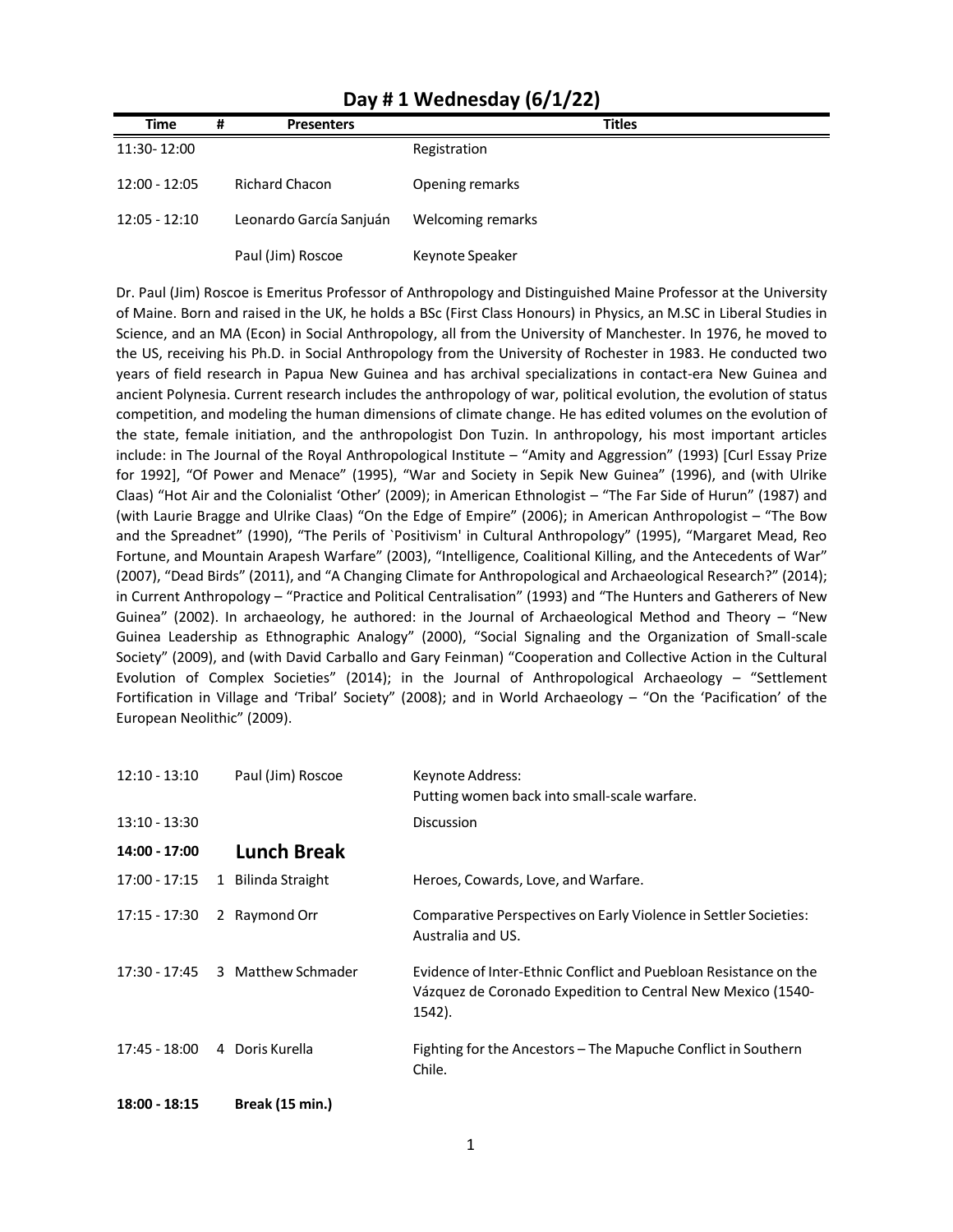| Time            | #  | <b>Presenters</b>                                           | <b>Titles</b>                                                                                                                                                       |
|-----------------|----|-------------------------------------------------------------|---------------------------------------------------------------------------------------------------------------------------------------------------------------------|
| $18:15 - 18:30$ |    | 5 Catherine Cameron                                         | Discovering Predatory Landscapes in the Past.                                                                                                                       |
| 18:30 - 18:45   | 6. | Ben Raffield                                                | Land- and Seascapes of Predation: Slave-Raiding and Trafficking<br>in the Viking Age.                                                                               |
| 18:45 - 19:00   | 7  | Mark Allen<br>Al Schwitalla<br>Marin Pilloud<br>Terry Jones | Comparative Patterns of Precontact Warfare in North America.                                                                                                        |
| 19:00 - 19:15   |    | 8 Patricia Lambert                                          | Violence and Warfare in Prehistoric Southern California and<br>Beyond: An Osteological Perspective on the Nature and Causes of<br>War in Prehistoric North America. |
|                 |    |                                                             | End of Day 1                                                                                                                                                        |

| Time            | # | <b>Presenters</b>              | <b>Titles</b>                                                       |
|-----------------|---|--------------------------------|---------------------------------------------------------------------|
|                 |   |                                | <b>Organized Session: Indigenous Peoples and Development</b>        |
|                 |   | <b>Chair: Robert Hitchcock</b> |                                                                     |
| $9:00 - 9:15$   |   | 9 Ernesto Noriega              | Self-determined development in the Congo Basin: An alternative      |
|                 |   | Tatjana Puschkarsky            | approach.                                                           |
|                 |   |                                |                                                                     |
| $9:15 - 9:30$   |   | 10 Robert Hitchcock            | Ecotourism as a Development Strategy: Conflict and Competition      |
|                 |   | Melinda Kelly                  | in Botswana.                                                        |
|                 |   | Nicholas Winer                 |                                                                     |
|                 |   |                                |                                                                     |
| $9:30 - 9:45$   |   | 11 Michael Rezyapkin           | Ecotourism as a Way of Integrating Communities of Chukchi Sea       |
|                 |   |                                | Hunters and Reindeer Herders in the Modern Economy.                 |
| $9:45 - 10:00$  |   | 12 Karen Kramer                |                                                                     |
|                 |   |                                | Articulating Climate Science, Archaeology & Ethnography to          |
|                 |   | <b>Russell Greaves</b>         | Predict Good and Bad Harvest Years for Maya Farmers.                |
| $10:00 - 10:15$ |   | <b>Break (15 minutes)</b>      |                                                                     |
|                 |   |                                |                                                                     |
| $10:15 - 10:30$ |   | 13 Anna Osterholtz             | Embodying Warfare: Anthropological Analysis of Warrior Identity     |
|                 |   | Ryan Harrod                    | in the Past and Today.                                              |
|                 |   |                                |                                                                     |
| $10:30 - 10:45$ |   | 14 Cody Ross                   | Identity Groups, Inequality, and Variability in Parochial Altruism. |
|                 |   |                                |                                                                     |
| $10:45 - 11:00$ |   | 15 Daniel Redhead              | Wealth Inequality, Social Support, and Mental Health in Four        |
|                 |   |                                | Rural Colombian Communities.                                        |
|                 |   |                                |                                                                     |
| $11:00 - 11:15$ |   | 16 Gregory Oakes               | (Some of) What Philosophers Can Tell Us About Human Violence.       |

## **Day # 2 Thursday (6/2/22)**

### **11:15 - 11:45 Coffee Break (30 minutes)**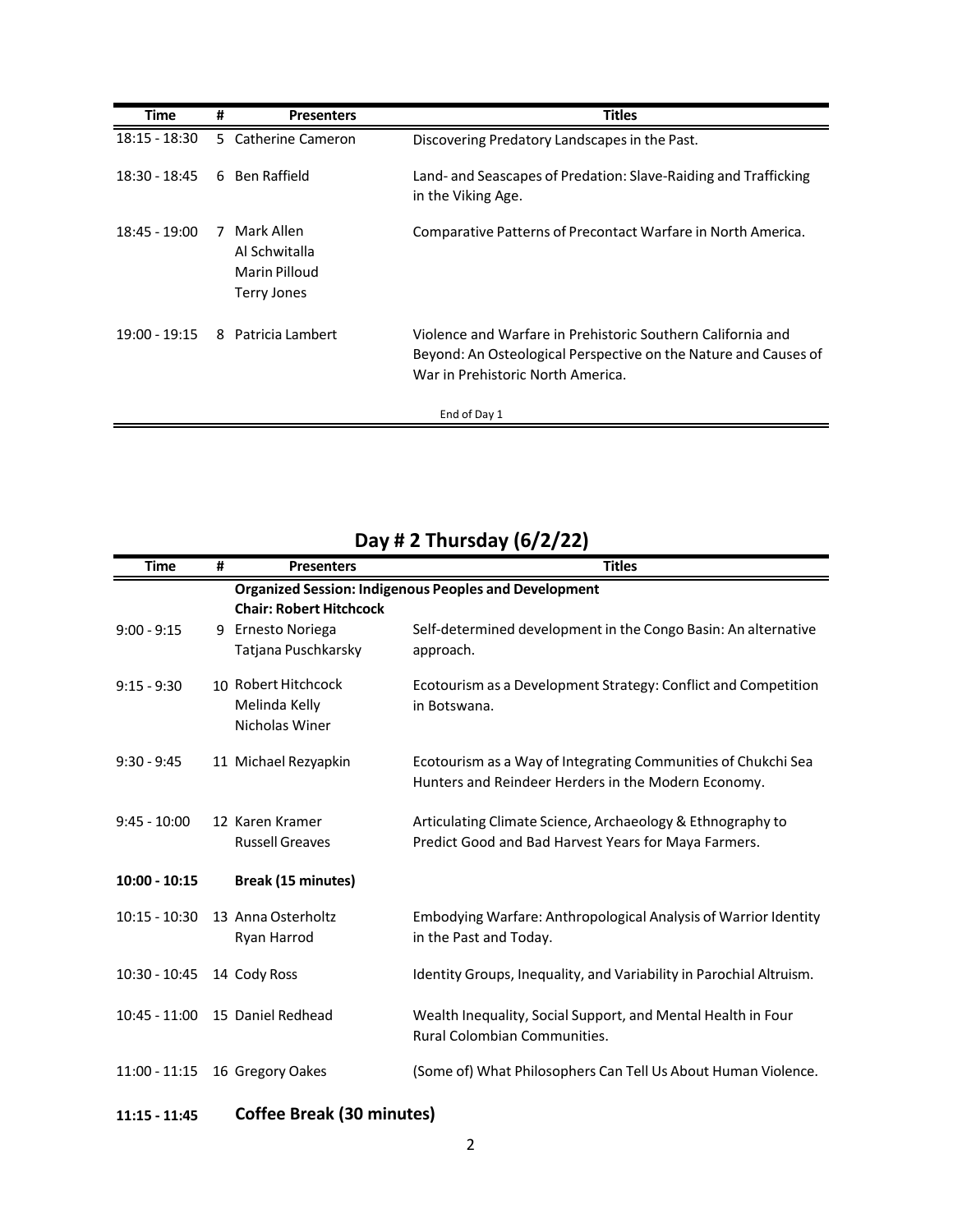| <b>Time</b>                  | # | <b>Presenters</b>                          | <b>Titles</b>                                                                                                                 |
|------------------------------|---|--------------------------------------------|-------------------------------------------------------------------------------------------------------------------------------|
| 11:45 - 12:00                |   | 17 Steven Rosen                            | Hints of Hierarchy: A Case Study from the Early Pastoral Societies                                                            |
|                              |   |                                            | of the Negev.                                                                                                                 |
| $12:00 - 12:15$              |   | 18 Philippe Lefranc                        | Deposits of bodies in storage pits in the Neolithic period (fifth                                                             |
|                              |   |                                            | and fourth millennium BC): human sacrifices in prehistoric                                                                    |
| $12:15 - 12:30$              |   | 19 Uri Davidovich                          | Societal Failure, Refuge and Environmental Change in the                                                                      |
|                              |   |                                            | Chalcolithic Period of the Southern Levant.                                                                                   |
|                              |   |                                            |                                                                                                                               |
|                              |   | 12:30 - 12:45 20 Leonardo García Sanjuán   | The Higher They Rose the Harder They Fell. Environmental<br>Pressure and Political Instability in the Collapse of the Iberian |
|                              |   |                                            | Late Neolithic/Copper Age Cycle of Monumentality (c. 4200-2200                                                                |
| 12:45 - 13:00                |   | <b>Break (15 minutes)</b>                  |                                                                                                                               |
|                              |   |                                            |                                                                                                                               |
| 13:00 - 13:15                |   | 21 Anna Roosevelt                          | The Environment of Early Human Evolution in Africa.                                                                           |
| 13:15 - 13:30                |   | 22 Patience Kabamba                        | Ecological Discours and its Contradictions in the Democratic                                                                  |
|                              |   |                                            | Republic of the Congo.                                                                                                        |
| 13:30 - 13:45                |   | 23 Mark Moffett                            | The Evolution of Strangers and Foreigners.                                                                                    |
|                              |   |                                            |                                                                                                                               |
| 13:45 - 14:00                |   | 24 Jürg Helbling                           | Is Australia a Continent of Hunter-gatherers?                                                                                 |
| 14:00 - 17:00                |   | <b>Lunch Break</b>                         |                                                                                                                               |
| 17:00 - 17:15                |   | 25 Richard Burger                          | The Emergence of Inequality in The Central Andes and its                                                                      |
|                              |   | Lucy Salazar                               | Relationship to Institutionalized Warfare.                                                                                    |
| 17:15 - 17:30                |   | 26 Hugo Ikehara-Tsukayama                  | "The Rise of Warrior Prestige on Peru's Ancient North Coast."                                                                 |
|                              |   | Joanne Pillsbury                           |                                                                                                                               |
|                              |   |                                            |                                                                                                                               |
| 17:30 - 17:45                |   | 27 Henry Tantaleán Inga<br>Charles Stanish | Organized Conflict in Paracas Culture circa 200 BCE-AD 400.                                                                   |
|                              |   |                                            |                                                                                                                               |
| 17:45 - 18:00                |   | 28 James Zeidler                           | Assessing Wealth Inequality in the Pre-Hispanic Chiefdoms of the                                                              |
|                              |   |                                            | Jama-Coaque Culture, Northern Manabí Province, Ecuador,<br>through Earthwork Energetics Analysis.                             |
|                              |   |                                            |                                                                                                                               |
| 18:00 - 18:15                |   | <b>Break (15 minutes)</b>                  |                                                                                                                               |
| $18:15 - 18:30$              |   | 29 Augustin Holl                           | Social Formations Cycling and Organized Violence in the Chad                                                                  |
|                              |   |                                            | Basin (1900 BCE-1800 CE).                                                                                                     |
|                              |   | 18:30 - 18:45 30 Esther López-Montalvo     | Si Vis Pacem, Para Bellum: Images Of Conflict And Warfare In                                                                  |
|                              |   |                                            | Holocene Societies Through Spanish Levantine And Central                                                                      |
|                              |   |                                            | Saharan Rock Art.                                                                                                             |
| 18:45 - 19:00 31 John Hoopes |   |                                            | Complex Tribes and the Emergence of Social Complexity.                                                                        |
|                              |   |                                            |                                                                                                                               |
|                              |   | 19:00 - 19:15 32 Davide Delfino            | Moving to Hill Top from Bronze Age to Middle Ages. Analysis of                                                                |
|                              |   |                                            | Human Behavior in Times of Insecurity.                                                                                        |
|                              |   |                                            | End of Day 2                                                                                                                  |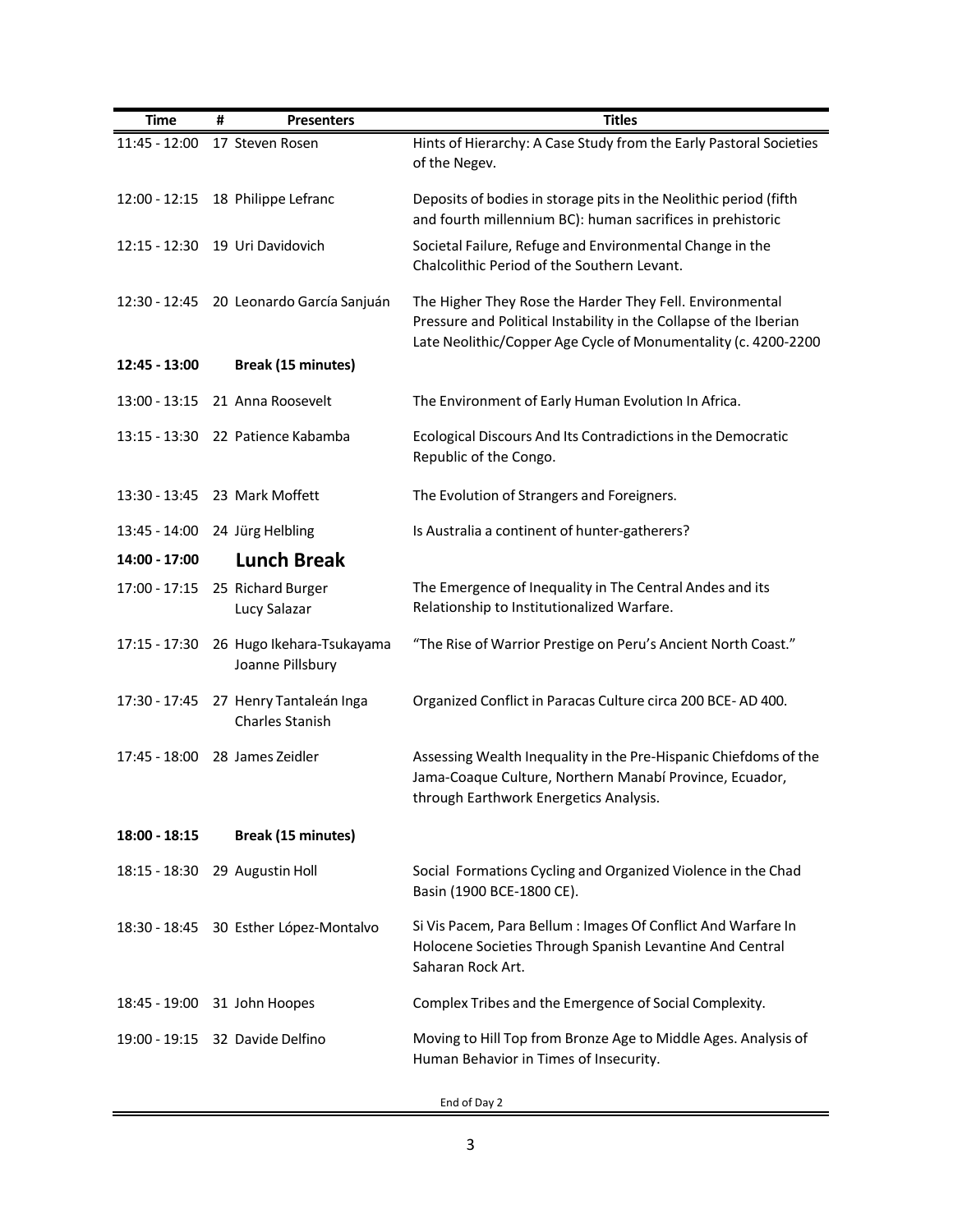| Time            | # | <b>Presenters</b>                                                                                                                                  | <b>Titles</b>                                                                                                                                               |
|-----------------|---|----------------------------------------------------------------------------------------------------------------------------------------------------|-------------------------------------------------------------------------------------------------------------------------------------------------------------|
| $9:00 - 9:15$   |   | 33 Terry Jones<br>Joan Brenner-Coltrain<br>David Jacobs<br>Judith Porcasi<br>Simon Brewer<br>Janet Buckner<br>John Perrine<br><b>Brian Codding</b> | Re-examining Extinction of the Marine Flightless Duck<br>(Chendytes lawi) along the California Coast using Stable Isotopic<br>Data and Contextual Evidence. |
| $9:15 - 9:30$   |   | 34 Kaj Århem                                                                                                                                       | Indigenous Warfare in Southeast Asia: Katu Blood Hunting in<br>Context.                                                                                     |
| $9:30 - 9:45$   |   | 35 Nikolas Århem                                                                                                                                   | The Two Maidens - The Guardian Spirit of Animals of the Katu of<br>Vietnam.                                                                                 |
| $9:45 - 10:00$  |   | 36 Denise Arnold                                                                                                                                   | The Guardian Mountains and Andean Views on Sustainability.                                                                                                  |
| $10:00 - 10:15$ |   | <b>Break (15 minutes)</b>                                                                                                                          |                                                                                                                                                             |
|                 |   | <b>Chair: Brooke Bauer</b>                                                                                                                         | <b>Organized Session: Southern Native American Societies</b>                                                                                                |
| $10:15 - 10:30$ |   | 37 Elizabeth Ellis                                                                                                                                 | Refugee Sanctuary and Native American Immigration Policy in<br>the Eighteenth-Century Southeast.                                                            |
| 10:30 - 10:45   |   | 38 Hayley Negrin                                                                                                                                   | Cockacoeske's Dilemma: An Algonquian Woman's Story of<br>Slavery and Sovereignty During the Indian Slave Trade.                                             |
| 10:45 - 11:00   |   | 39 Bryan Rindfleisch                                                                                                                               | The Corn Wars of the American Revolution: Warfare, Gender, the<br>Environment, & Colonialism in the Native South.                                           |
|                 |   | 11:00 - 11:15 40 Brooke Bauer                                                                                                                      | Eighteenth-Century Catawba Indian Masculinities and Warfare.                                                                                                |
| $11:15 - 11:45$ |   | <b>Coffee Break (30 minutes)</b>                                                                                                                   |                                                                                                                                                             |
|                 |   | <b>Chair: Francisco Corrales Ulloa</b>                                                                                                             | <b>Organized Session: Pre-contact Inequality in Southern Central America</b>                                                                                |
| 11:45 - 12:00   |   | 41 Francisco Corrales Ulloa                                                                                                                        | Social Complexity and Resilience in the Diquis Delta,<br>Southeastern Costa Rica.                                                                           |
|                 |   | 12:00 - 12:15 42 Yajaira Núñez-Cortés                                                                                                              | Eating on the Hill: Food, Economy and Status in Lomas Entierros,<br>Central Pacific Costa Rica.                                                             |
|                 |   | 12:15 - 12:30 43 Amanda Suárez Calderón                                                                                                            | The Emergence of Social Complexity and Warfare in the<br>Precolumbian Site Java, Southern Costa Rica.                                                       |
|                 |   | 12:30 - 12:45 44 Mikael Haller                                                                                                                     | Warfare, Conflict, and the Development of Social Inequality in<br>the Central Region of Panama: An Archaeological Assessment of<br>the Parita River Valley. |
| 12:45 - 13:00   |   | <b>Break (15 minutes)</b>                                                                                                                          |                                                                                                                                                             |

## **Day # 3 Friday (6/3/22)**